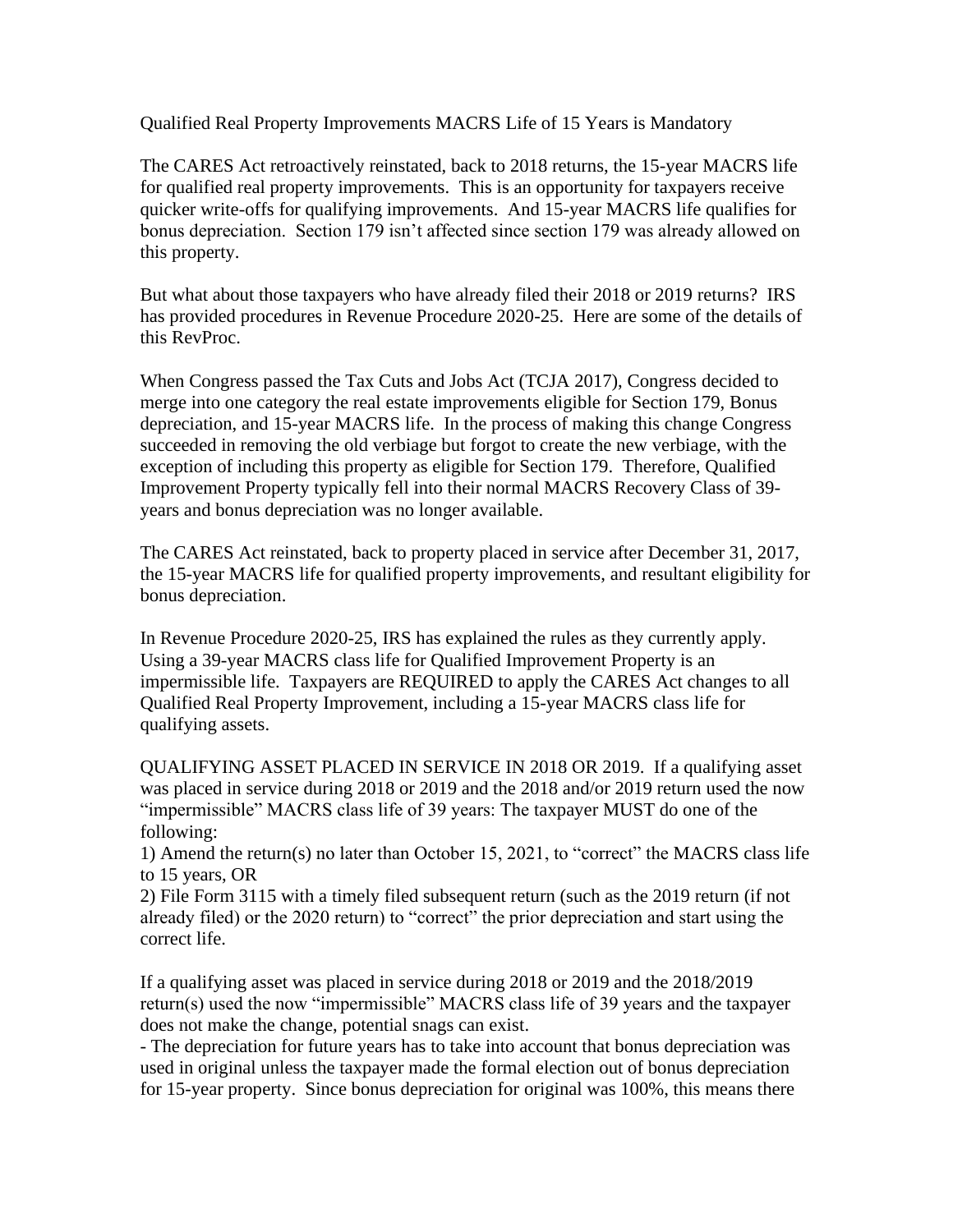would be no basis remaining to depreciate, unless the taxpayer elected out of bonus depreciation.

- The amount of allowed/allowable depreciation taken into account when the property is sold or otherwise disposed of, will be the total depreciation that would have been allowable if the taxpayer had depreciated the property using the MACRS 15-year class life and method, plus bonus depreciation if the taxpayer had not elected out of bonus depreciation.

- If IRS examines the tax return, IRS could require the taxpayer to change to the correct 15-year MACRS life, including taking into account bonus depreciation unless the taxpayer elected out.

BONUS DEPRECIATION under Section 168(k) applies to assets falling into the MACRS class lives of 20-years or shorter. Since Qualified Improvement Property now retroactively falls into the 15-year MACRS class lives, it is subject to bonus depreciation. To elect out of bonus depreciation, the taxpayer must make an election on a timely filed return. Revenue Procedure 2020-25 permits taxpayers to make a late election to ELECT OUT of bonus depreciation for Qualified Improvement Property placed in service in 2018, 2019, or 2020 AS LONG AS the taxpayer has not previously revoked a prior election out of bonus. This late election can be made:

1) On a correcting tax return filed no later than October 15, 2021, or

2) By attaching Form 3115 to a timely filed original Federal income tax return: -- a) For the taxpayer's first or second taxable year succeeding the year in which the taxpayer placed the qualified improvement property in service, OR -- b) For any return that is filed on or after April 17, 2020, and on or before October 15, 2021.

Revenue Procedure 2020-25 also permits taxpayers to REVOKE a prior election out of bonus depreciation for any class(es) of property. This late election can be made: 1) On a correcting tax return filed no later than October 15, 2021, or 2) By attaching Form 3115 to a timely filed original Federal income tax return: -- a) For the taxpayer's first or second taxable year succeeding the year in which the taxpayer placed the qualified improvement property in service, OR -- b) For any return that is filed on or after April 17, 2020, and on or before October 15, 2021.

Revenue Procedure 2020-25 can be found on our web site (ataxprof.com) under the Tax Pros Newsletters tab, or by going to irs.gov/pub/irs-drop and clicking on rp-2020-25.

This text has been shared courtesy of: David & Mary Mellem, EAs & Ashwaubenon Tax Professionals, 920-496-1065, fax 920-496-9111, ataxprof.com.